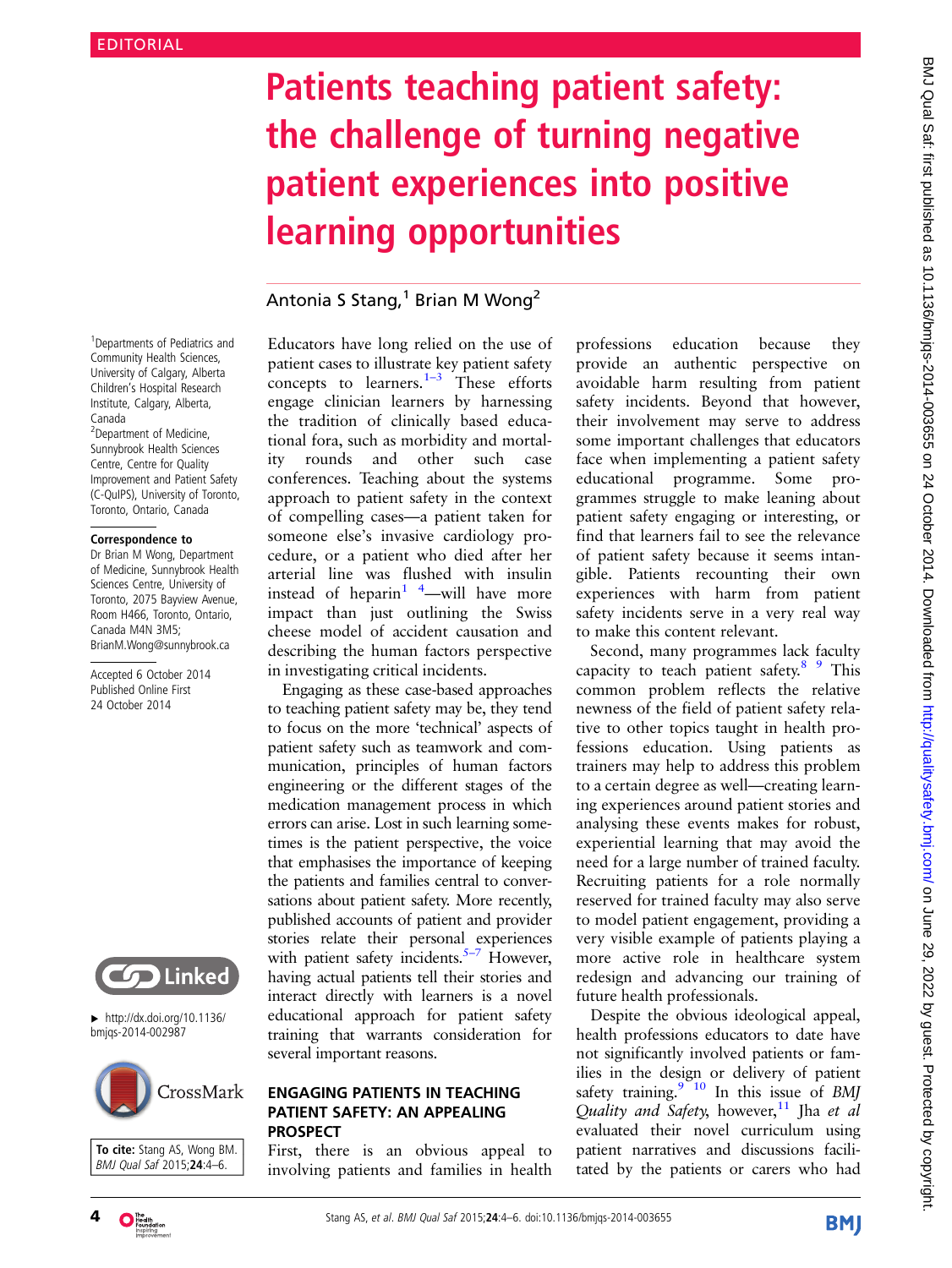experienced harm during healthcare. They compared this approach with a more traditional method of using expert faculty to teach patient safety. Although the authors did not find a difference between the two groups in the primary outcome—attitudes towards patient safety—they did report a difference in the shortterm emotional response to the patient stories using the Positive and Negative Affective Schedule score (a reliable and validated questionnaire assessing mood and emotional engagement in terms of emotional state). This 20-item survey assesses emotional state by asking learners to rate 10 items on the positive affect scale (eg, interested, enthusiastic, inspired) and 10 items on the negative affect scale (eg, distressed, hostile, guilty). Interestingly, they found that the intervention group had significantly higher positive *and* negative affect scores. These findings offer important insights into the benefits and potential challenges associated with the use of patients for patient safety education.

# OPTIMISING LEARNING OUTCOMES WHEN ENGAGING PATIENTS IN TEACHING PATIENT **SAFETY**

Not surprisingly, when learners hear heartfelt, emotionally charged stories about patient safety incidents told directly by patients who experienced them, the potential for negative emotions is real. It is not entirely clear based on the findings of the study by Jha et al why learners experienced negative emotions, although one could hypothesise several potential explanations. Perhaps the narratives invoked memories of personal experiences with errors that junior learners encountered during their training—they might even remind learners of patient safety incidents experienced as patients or family members themselves. Alternatively, the patient narrative may blur the line between advocacy and activism. While it is important that learners acknowledge the critical role that patients play as advocates for better care, a strongly worded call for change from patients might have the unintended effect of making learners uncomfortable about their role in a healthcare system that has failed patients and families. Or, it is possible that these stories unmask individual challenges that learners possess with respect to empathy that preclude them from exhibiting an appropriate emotional response.

Whatever the reason, it is important to consider the impact of these negative emotions on learners when involving patients in safety training in medical education. While one might assume that evoking negative emotions is undesirable, the discussions and reflections that follow, if properly facilitated, could help learners to gauge their emotional response and demonstrate a greater degree of empathy to future patients when patient safety incidents occur. Therefore, understanding broadly the role of emotion on learning may inform future efforts to properly prepare faculty, trainees and patients for these learning encounters.

Within medical education, researchers have begun exploring the role of emotion and stress on learning in the context of high fidelity simulation.<sup>[12](#page-2-0)–14</sup> High fidelity simulation training can have an emotional impact on participants, however the impact of this on performance and learning outcomes has been conflicting. Results from a recently published randomised control trial showed that emotions were more negative for students in training groups where the simulated patient dies, and that these students also reported increased cognitive load and had poorer learning outcomes.<sup>[13](#page-2-0)</sup> Conversely, another study reported that simulation with added emotional stressors led to greater anxiety during advanced cardiac life support instruction but correlated with enhanced performance of advanced cardiac life support skills after this course.<sup>[12](#page-2-0)</sup> These conflicting findings suggest that emotional reactions on the part of learners have the potential to inhibit, and to enhance, learning outcomes. This highlights the need to anticipate learners' positive and negative affective reactions, and to develop strategies to optimise the potential for a positive impact on learning outcomes.

One potential strategy to address the emotional impact and optimise the learning experience is to incorporate 'postexperience analysis' or debriefing. One of the most important determining factors for the overall effectiveness of a simulation experience is the quality of the briefing and debriefing that occur before and after the simulation.<sup>15 16</sup> It may be wise to extend the key lessons learned from simulation debriefing to inform the effective use of patients in patient safety training. Educators should tailor briefing and debriefing to the learning objectives for the session. They also need to create a supportive climate with an environment of trust by acknowledging the vulnerability of the participant. For example, faculty will likely need to forewarn students and brief them on the potential negative emotional responses that can arise before they hear a patient narrative about their experiences with patient safety incidents. Debriefing the narrative is equally important, with explicit attention paid to equipping residents with a healthy approach to managing their negative emotional responses. Finally, the individual doing the debriefing must be trained and skilled in facilitation. So in fact, involving patients to teach about patient safety requires faculty members that possess a unique combination of patient safety teaching skills, the ability to effectively incorporate the use of narrative as a pedagogical approach, and experience with debriefing. This unfortunately will add to the current burden of faculty development demands with respect to patient safety education.

# SAFEGUARDING PATIENTS AND FAMILIES

Although the study by Jha *et al* only measured the emotional state of the learners, one would anticipate that the patients and families would experience emotional reactions from their roles as well. We are unaware of any existing research on the emotional impact of teaching patient